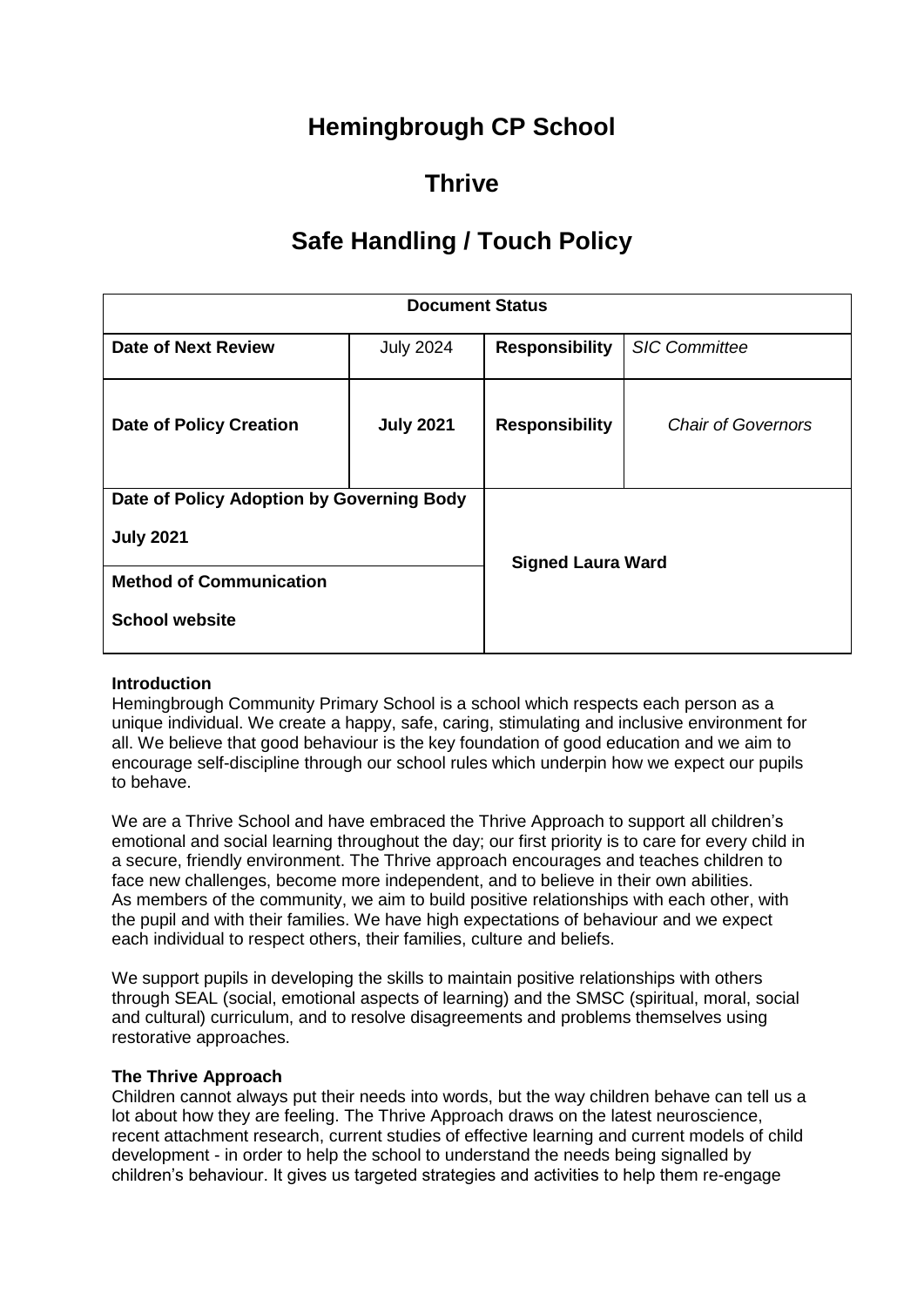with learning and life. Unfortunately, like all of us at points in our life, children may face challenges that knock them off course. What is needed at this time, is understanding and support to get them back on track. Many children will respond to the care, understanding and support given by parents, family, friends and teachers. However, some children need a little bit extra. All children get access to regular class-based Thrive activities. We don't consider Thrive to be an intervention for just a few children; it is a whole school approach. We believe that all behaviour is communication and that communication needs to be understood and supported. Thrive feeds into all areas of our curriculum.

## **To whom does it apply?**

It applies to all staff and children working within the specialist Thrive provision. It may be extended, at the school (or other setting's discretion) to all staff.

Named members of staff need to have received 'Positive Handling' or Restraint or 'PIPS' or 'Positive Touch' (or equivalent) training to know how and when to hold children in safe ways within governmental guidelines. As a Thrive Licensed Practitioner, these trained delegates are then trained by Thrive staff to combine their practice with the Thrive Approach™ so they can identify and use safe touch as a developmental intervention.

#### **Why have a policy on touch?**

In order to protect children and school staff from allegations under Child Protection procedures many schools, education authorities and academies have adopted 'No Touch' policies. However, such policies do not address the emotional health and social wellbeing needs of children.

Hemingbrough CP School is adopting an informed, evidence-based decision to allow safe touch in special cases as a developmentally appropriate intervention that will aid healthy emotional growth and learning.

### **Research**

Research shows clearly that healthy pro-social brain development requires access to safe touch as one of the means of calming, soothing and containing distress for a frightened, sad or angry child. It is essential for all children to learn the difference between safe and unsafe touch and to experience having their strongest emotions contained, validated, accepted and soothed by a significant adult.

If children are behaving in unacceptable, threatening, dangerous, aggressive or out of control ways, they have not yet learned how their strongest emotional reactions can be contained, channelled and communicated safely.

In recognition of this, under special, agreed and supervised conditions, specially trained staff will consider using safe touch as one of the means available to them, for example to calm a distressed child, to contain an angry or wild child and/or encourage or affirm an anxious child or to support a child with low self-esteem.

Safe touch used to calm, soothe and regulate a child's emotions is a needed developmental experience. The brain does not develop neuronal pathways to initiate calming and selfsoothing unless and until this safe emotional regulation has been experienced within a positive relationship with a significant adult. Where children have had insufficient experience of safe touch and calming regulation, this may be a priority to help their brains to develop access to thinking, judging, evaluating and choosing mechanisms. These are sometimes known as 'higher executive skills' and they are an intrinsic part of cognitive regulation.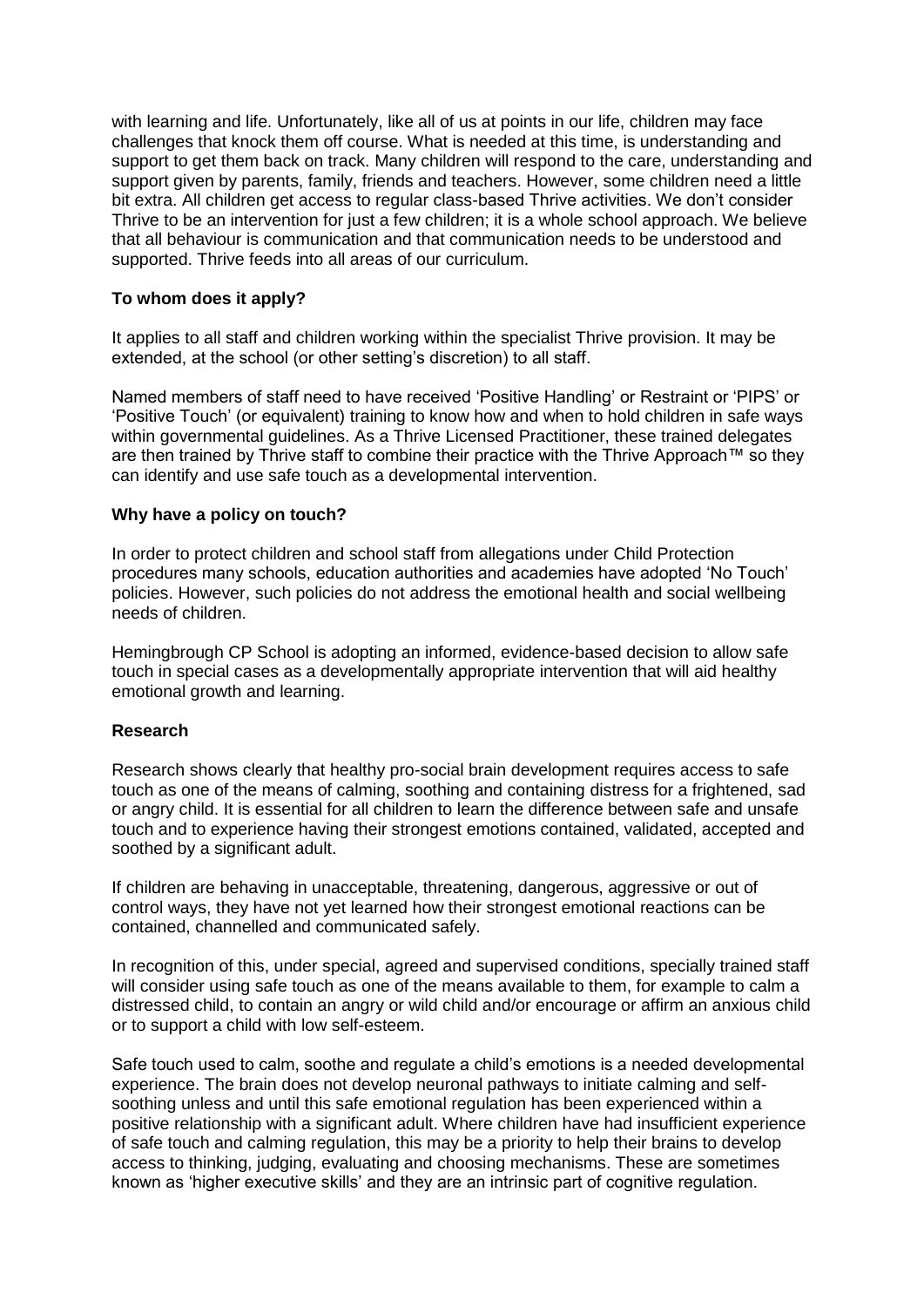Safe touch is one of the key ways of regulating children's emotions, but it is a strategy that fully trained staff will use only under supervision and in line with a whole school Policy on Touch.

## **Ways of regulating children's emotions**

Other means of calming, soothing and containing children's strong emotions include:

- Slowing one's pace
- Lowering the voice
- Breathing more deeply
- Initially matching the pitch and volume of the child's emotional display (shout, cry etc) and then regulating it down
- Talking slowly firmly and quietly in an unhurried unflustered way
- Providing clear predictable consistently held boundaries

The developmentally appropriate (and reparative) use of safe touch is defined by situations in which abstinence would actually be inhumane, unkind and potentially psychologically or neuro-biologically damaging. Examples include the empirically backed beneficial use of touch in the comforting of a child who is an acute state of distress and/or out of control. Not to reach out to the child in such circumstances could be re-traumatising and neurobiologically damaging as well as confirming or inviting anti-social behaviour patterns.

Refraining from physically, safely holding a child in the face of their intense grief, stress and/or rage reactions can lead to a state of hyper-arousal, in which toxic levels of stress chemicals are released in the body and brain. The severely damaging long-term effects of this state have been intensively researched worldwide and are well documented.

### **Moreover, gentle safe holding is appropriate if a child:**

- is hurting himself/herself or others.
- (or is likely to hurt himself/herself and/or others) or
- is damaging property, and/or
- is incensed and out of control, so that all verbal attempts to engage him/her have failed.

Trained staff team members are trained in the safest and gentlest means of holding a child that is entirely designed to enable the child to feel safe and soothed, and to bring him or her down from uncontrollable states of hyper-arousal.

Whilst limits and boundaries in such circumstances can be a vital corrective emotional experience, without such an intervention (holding) the child can be left at risk of actual physical or psychological damage.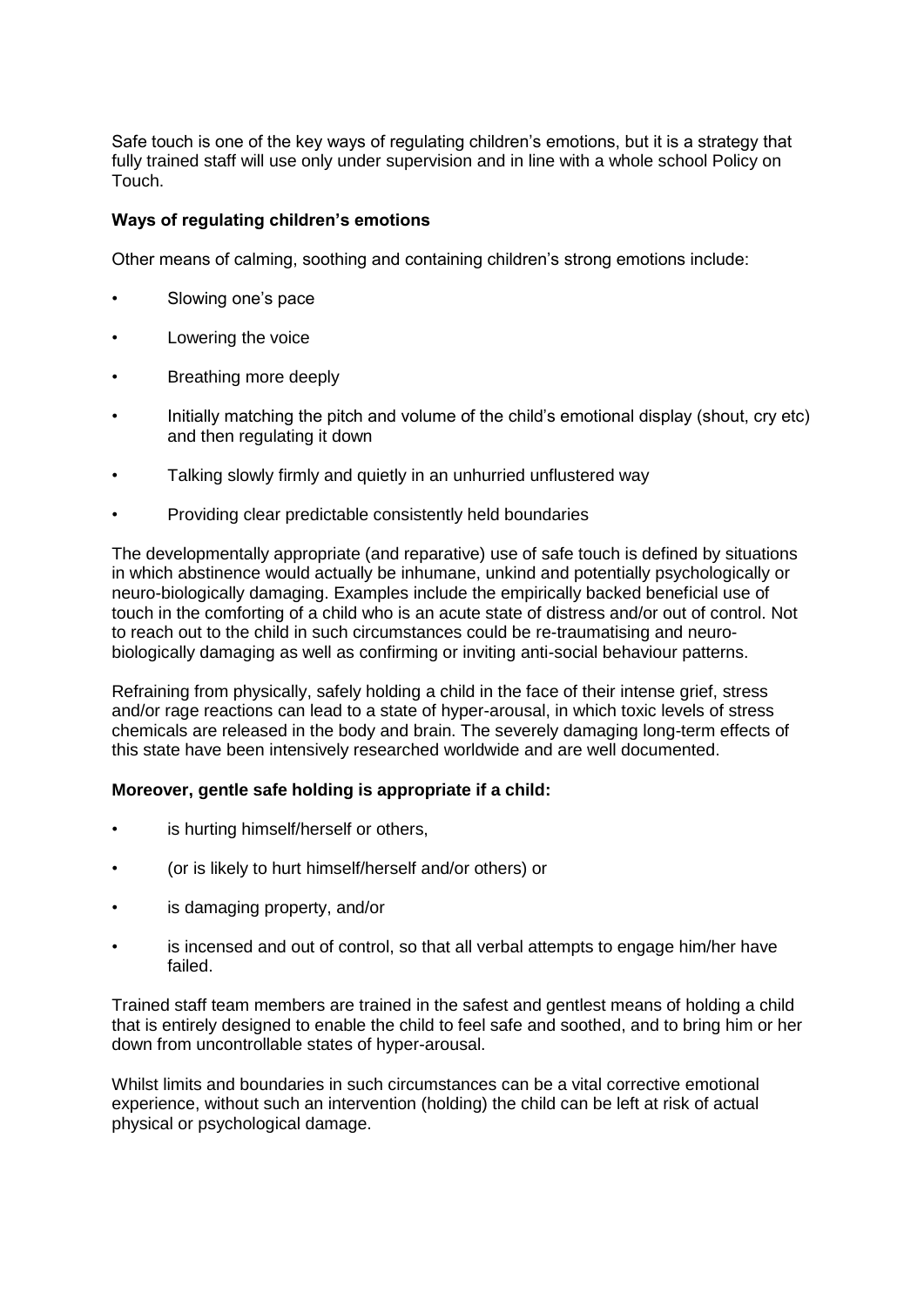Such necessary interventions are fully in line with guidelines set out in the Government Document, 'New Guidance on the Use of Reasonable Force in School.' (DfEE 1998) and 'Use of Reasonable Force' (2013)

## **What about other physical contact with pupils?**

It is not illegal to touch a pupil. There are occasions when physical contact, other than reasonable force, with a pupil is proper and necessary – see 'Use of Force' Policy.

Examples of where touching a pupil might be proper or necessary:

- Holding the hand of the child at the front/back of the line when going to assembly or when walking together around the school:
- When comforting a distressed pupil;
- When a pupil is being congratulated or praised;
- To demonstrate how to use a musical instrument;
- To demonstrate exercises or techniques during PE lessons or sports coaching; and
- To give first aid.

#### **Appropriate and inappropriate touch**

We are highly aware of the current atmosphere where due to fears of abuse, touch as a natural and important form of human connection has been almost vetoed in some school contexts. Our policy rests on the belief that every member of staff needs to appreciate the difference between appropriate and inappropriate touch. Hence all staff members need to demonstrate a clear understanding of the difference. They need to show themselves to be highly aware of both the damaging and unnecessary uses of touch in an educational context. Touch is not to be used as an ill-thought out or impulsive act of futile reassurance/gratification or as a block to referral for psychological assessment.

Equally, when a child is in deep distress, the Thrive Licensed Practitioner is trained to know when and how sufficient connection and psychological holding have been or can be provided/established without touching.

### **Guidelines for the use of Safe Touch**

To ensure touch is only used appropriately the following guidelines are to be followed:

- Parents/carers should be informed of the school policy on Touch.
- Parents/carers should provide signed consent for their child to be part of the Thrive program
- Parents/carers wherever possible should be involved in the Thrive Assessments and Action Plans and be regularly updated as to their child's progress through the program
- Teachers/support staff should be trained in the Thrive approach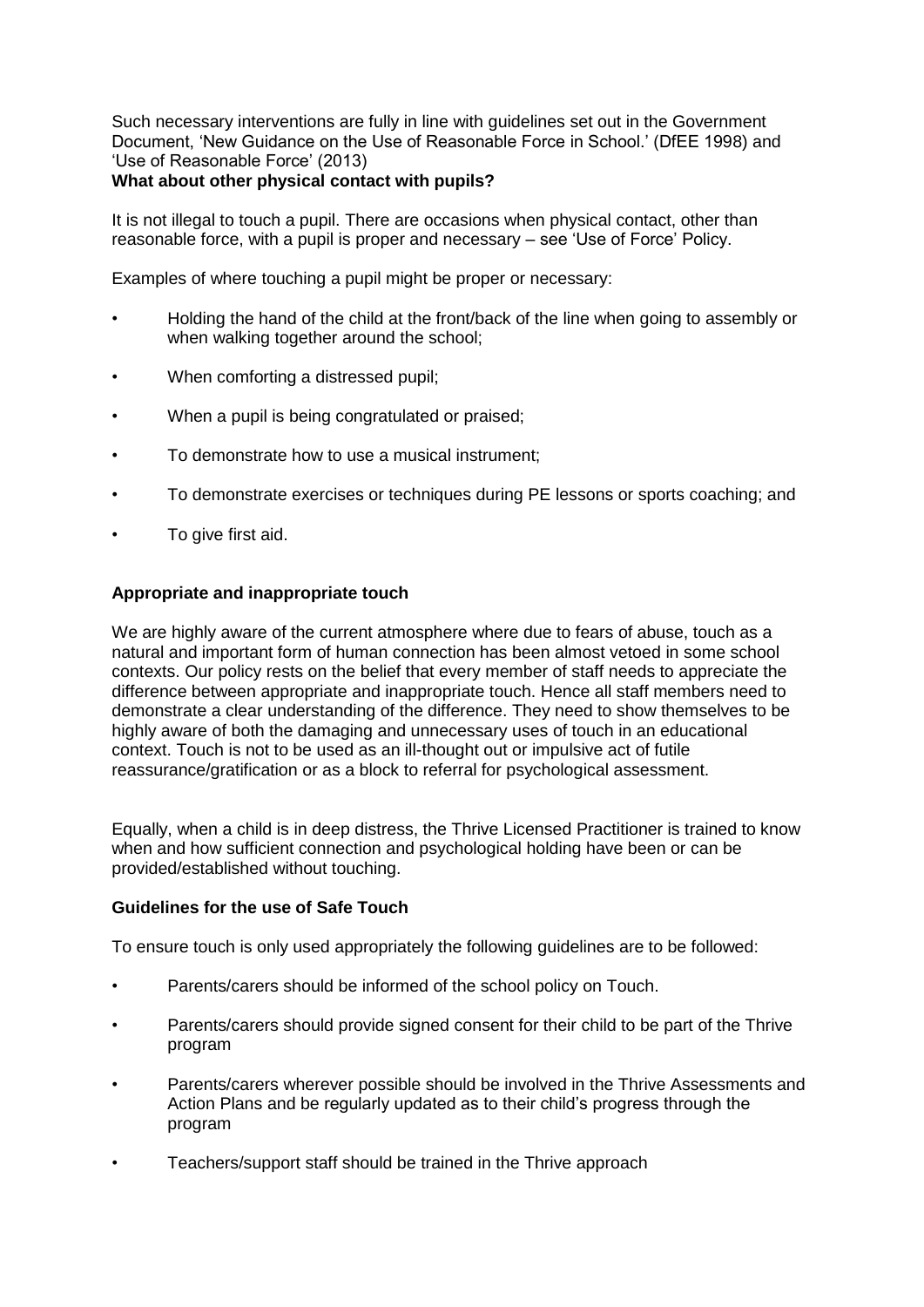- Teachers/support staff should be trained in all aspects of safe touch
- Staff members should agree the use of safe touch in discussion with their manager.
- Child should be consulted, appropriate to their understanding, and involved in the development of a plan, based on a comprehensive risk assessment.
- Strategies should be rehearsed and practised ( as is possible) with the child in preparation.
- An Individual Behaviour Management Plan or Safety Plan should be completed and its use recorded and monitored. This will supplement the Thrive Action Plan which will also include the use of safe touch as a strategy.
- TWO Adult rule: No adult should use safe holding when alone with a child. Both adults should have the closest / best relationship with the child.

Where touch is used, contact should be brief and gentle, on clothed or publicly visible parts of the body: hands, arms, shoulders, head, hair, shoes.

## **Unsafe touch**

- At no point and under no circumstances should staff members use touch to satisfy their own need for physical contact or reassurance.
- No unsafe touch: All staff are trained to be fully cognisant of touch that is invasive or which could be confusing, traumatising or experienced as eroticising in any way whatsoever.
- Serious Breach: Should any such touch be used it would be deemed as the most serious breach of the Code of Ethics warranting the highest level of disciplinary action.